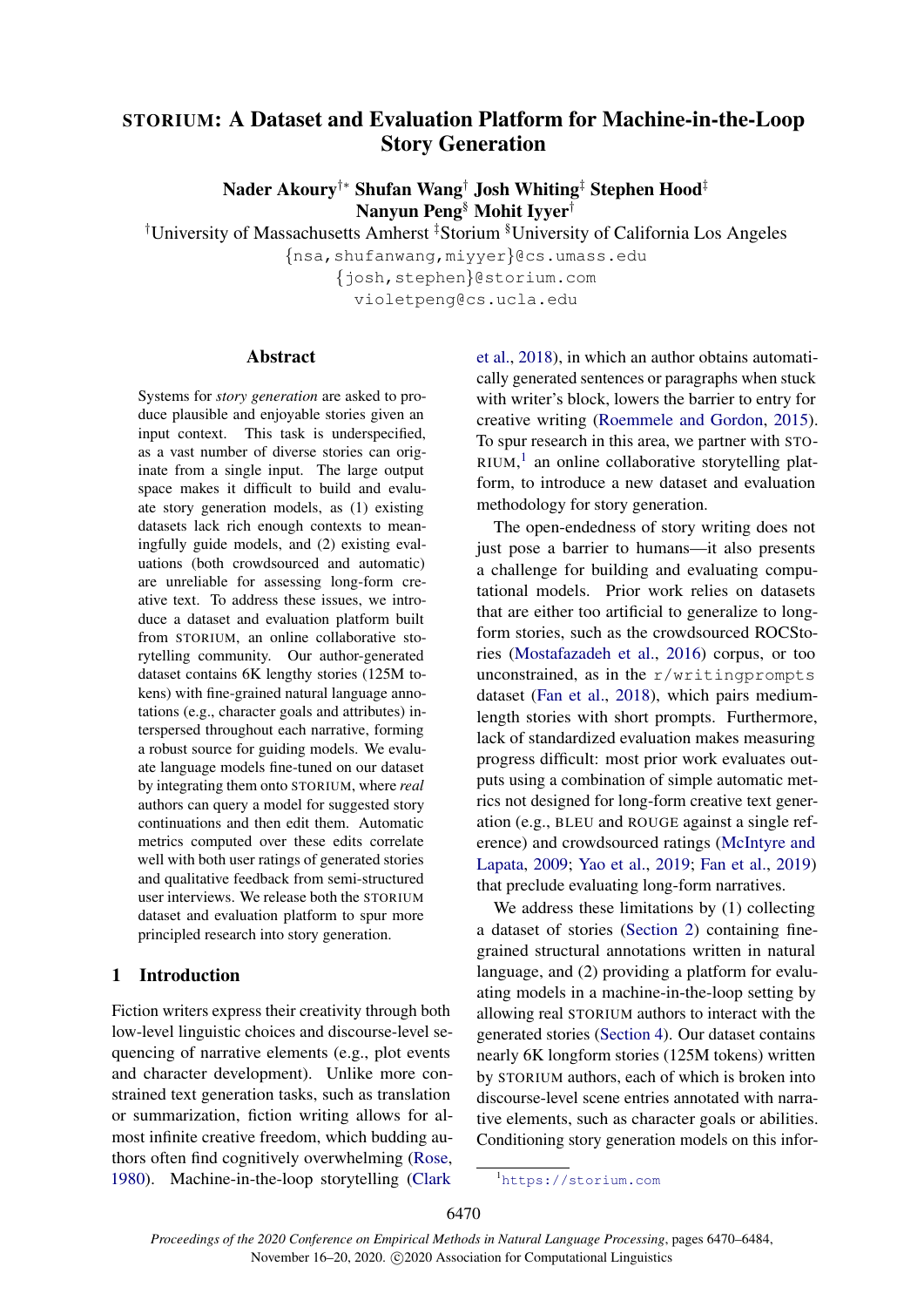<span id="page-1-2"></span>

Figure 1: A high-level outline of our dataset and platform. In this example from a real STORIUM game, the character ADIRA MAKAROVA uses the strength card DEADLY AIM to DISRUPT THE GERMANS, a challenge card Our model conditions on the natural language annotations in the scene intro, challenge card, strength card, and character, along with the text of the previous scene entry (not shown) to generate a suggested story continuation. Players may then edit the model output, by adding or deleting text, before publishing the entry. We collect these edits, using the **matched** text as the basis of our USER metric. New models can be added to the platform by simply implementing four methods: startup, shutdown, preprocess, and generate.

mation thus imposes loose constraints on what the model should produce, compared to unstructured datasets such as r/writingprompts, and also enables modeling of narrative planning processes.

We fine-tune large-scale pretrained language models on our dataset [\(Section 3\)](#page-3-0) and integrate them with the STORIUM platform, where authors can query a model for the next few sentences in their story and then edit the resulting text to their liking. We devise a metric (inspired by ROUGE) on top of these edits that measures how much of the generated text is preserved in the post-edited version, and discover that this metric correlates with Likert judgments of linguistic properties such as relevance and coherence. Detailed analyses of the edits [\(Section 5\)](#page-6-0), including semi-structured interviews with STORIUM users, suggests that generating text *relevant* to the current story context is the most important open problem in this area. We publicly release both the STORIUM dataset and user-facing evaluation platform to facilitate future research on story generation.<sup>[2](#page-1-1)</sup>

# <span id="page-1-0"></span>2 STORIUM Dataset

Our STORIUM dataset derives from an online collaborative storytelling community that provides rich metadata useful for guiding computational storytelling systems. In this section, we describe how the structural elements of STORIUM stories fit together, and verify via an annotation task that this metadata indeed influences the text of the stories. Finally, we use neural topic models to highlight the thematic content and narrative sequencing of STORIUM.

#### 2.1 STORIUM: Gamified Storytelling

The STORIUM platform enables a small group of users to collaboratively write a single story by transforming the writing process into a turnbased game. In each game, one player acts as the *narrator*, while other players take on the role of individual *characters* within the story (e.g., ADIRA MAKAROVA in [Figure 1\)](#page-1-2). Stories unfold through a series of high-level *scenes* that consist of multiple short *entries*, each of which is written from the perspective of a character (or the narrator). Scenes commonly revolve around *challenges* (e.g., DISRUPT THE GERMANS), that the characters tackle within the text of their entries; to help address these challenges, each character has access to a set of *cards* (e.g., DEADLY AIM, a strength card) that define various properties such as strengths, weaknesses, items, and goals. The narrator moves the story forward by introducing new challenges, locations, and characters, in the form of cards. These are either created from scratch by the narrator or se-

<span id="page-1-1"></span><sup>2</sup><https://storium.cs.umass.edu>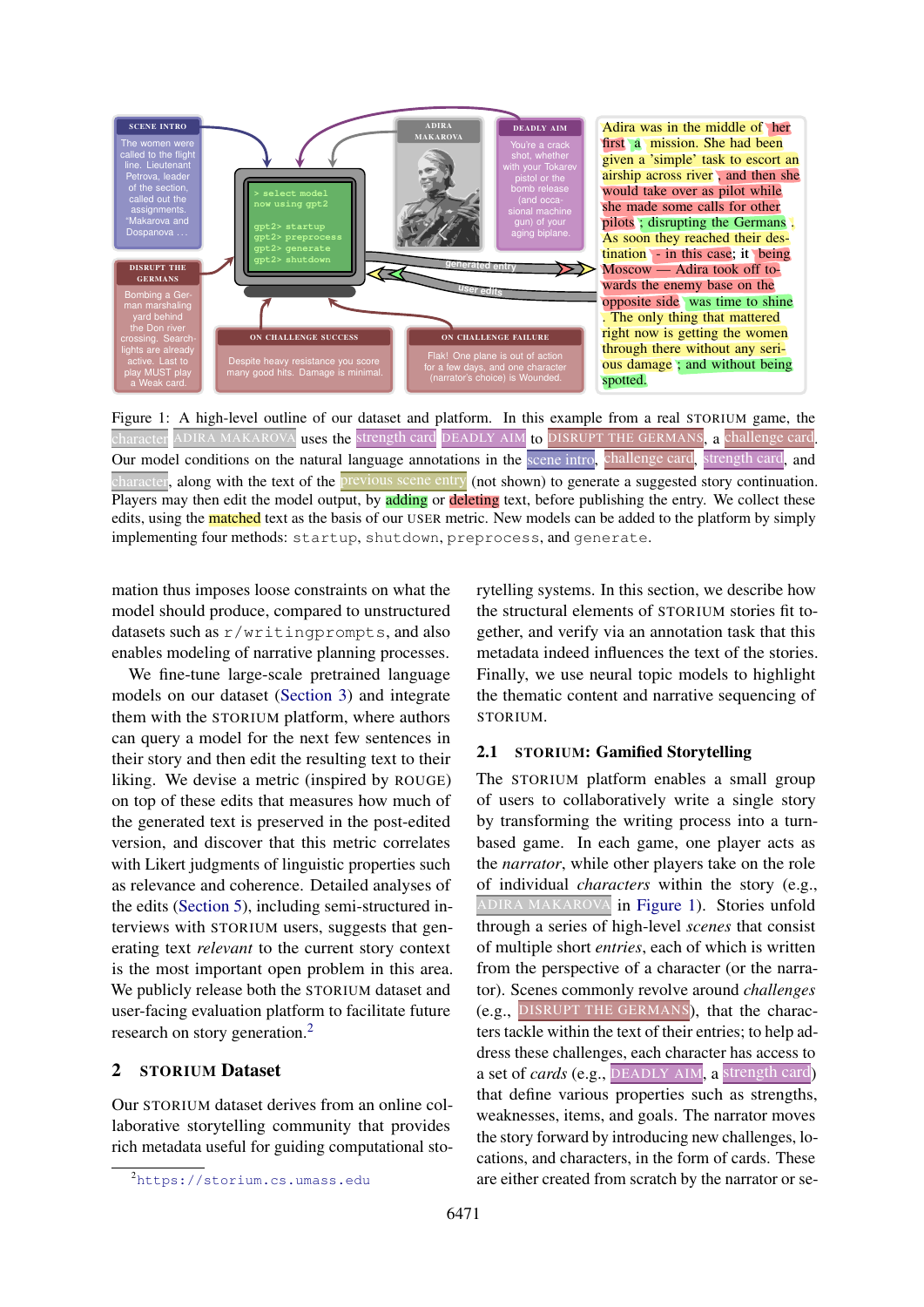<span id="page-2-1"></span>

| <b>Dataset</b>    | # Stories | # Tokens per Story Prompts | Turns | Annotations |
|-------------------|-----------|----------------------------|-------|-------------|
| roleplayerquild   | 1,439     | $3,079*$                   |       |             |
| $PG-19$           | 28,752    | 68,973                     |       |             |
| <b>ROCStories</b> | 98,156    | 88                         |       |             |
| r/writingprompts  | 303,358   | 735                        |       |             |
| <b>STORIUM</b>    | 5,743     | 19.278                     |       |             |

Table 1: While STORIUM has fewer stories than other popular story datasets, each story is considerably longer and contains natural language annotations to guide story generation. <sup>∗</sup>We combine character and action sets to determine average story length. †We count narrator actions introducing challenges and locations as prompts.

lected from a predefined *world* that contains a common set of story elements. Collectively, the cards played form a set of structural natural language annotations that guide the story being written.

Dataset details: We collect 5,743 publicly available stories written on STORIUM from January 2015 to August 2019. We reserve 569 stories for validation and 570 stories for test — carefully ensuring an 8:1:1 split with respect to both the number of stories and tokens. Altogether, the stories are broken down into 25,092 scenes with 448,264 individual scene entries (126,041,738 tokens), conditioned on 232,596 cards, 204,698 of which are unique.

<span id="page-2-3"></span>

| <b>Stories</b>                  | 5,743       |
|---------------------------------|-------------|
| Authors                         | 30,119      |
| Characters                      | 25,955      |
| <b>Scenes</b>                   | 25,092      |
| <b>Scene Entries</b>            | 448,264     |
| Cards Played                    | 232,596     |
| Average Tokens* (per Entry)     | 247         |
| Average Tokens* (per Story)     | 19,278      |
| Total Tokens* (Entries & Cards) | 126,041,738 |
|                                 |             |

Table 2: An overview of our dataset, which contains long stories, broken down into scene entries, with structural annotations in the form of cards played to guide the narrative. <sup>∗</sup>We count tokens as contiguous spans of either alphanumeric or non-alphanumeric symbols.

Cards influence entry text: STORIUM does not force players to relate their written entries to selected cards or challenges, instead relying on game conventions to guide user behavior. To validate whether the structural metadata influences story text, we conduct a small-scale annotation of 235 scene entries, where we ask annotators<sup>[3](#page-2-0)</sup> to provide

binary judgments for (1) whether the card played influences the scene entry, and (2) if the scene entry addresses the current challenge. We find that 77% of scene entries reference the played cards, and 80% address the current challenge [\(Table A1\)](#page-11-0).

Related datasets: Prior story generation papers have frequently focused on the ROC-Stories [\(Mostafazadeh et al.,](#page-9-1) [2016\)](#page-9-1) and r/writingprompts [\(Fan et al.,](#page-9-2) [2018\)](#page-9-2) datasets. While STORIUM has comparatively fewer stories than these datasets, our stories are over an order of magnitude longer (Table [1\)](#page-2-1). Rather than containing a single short prompt to start the story, our stories on average contain 14 narrator prompts per story, with 41 natural language annotations which describe character goals, attributes, and key items useful for conditioning story generation models.[4](#page-2-2) Like STORIUM, the stories in roleplayerguild [\(Louis and](#page-9-5) [Sutton,](#page-9-5) [2018\)](#page-9-5) are also formed from collaborative storytelling turns via a role-playing game, though this dataset lacks any prompts or annotations. Finally, datasets consisting of novels and other fiction, like PG-19 [\(Rae et al.,](#page-10-3) [2020\)](#page-10-3), provide long-form narratives without explicit structure to constrain generation.

# 2.2 Common Themes and Story Arcs

To provide insight into common narrative themes and substructures within our dataset, we train a neural topic model on text from entries and challenges and analyze the resulting topics and their transitions.

#### 2.2.1 Topic model specification

Our topic model is a simplified version of the *relationship modeling network* (RMN) proposed

<span id="page-2-0"></span><sup>&</sup>lt;sup>3</sup>The annotators were NLP graduate students.

<span id="page-2-2"></span><sup>&</sup>lt;sup>4</sup>While [Fan et al.](#page-9-4) [\(2019\)](#page-9-4) extract internal structure via SRL, this is not inherent to the dataset, and can be applied to other datasets, including our own.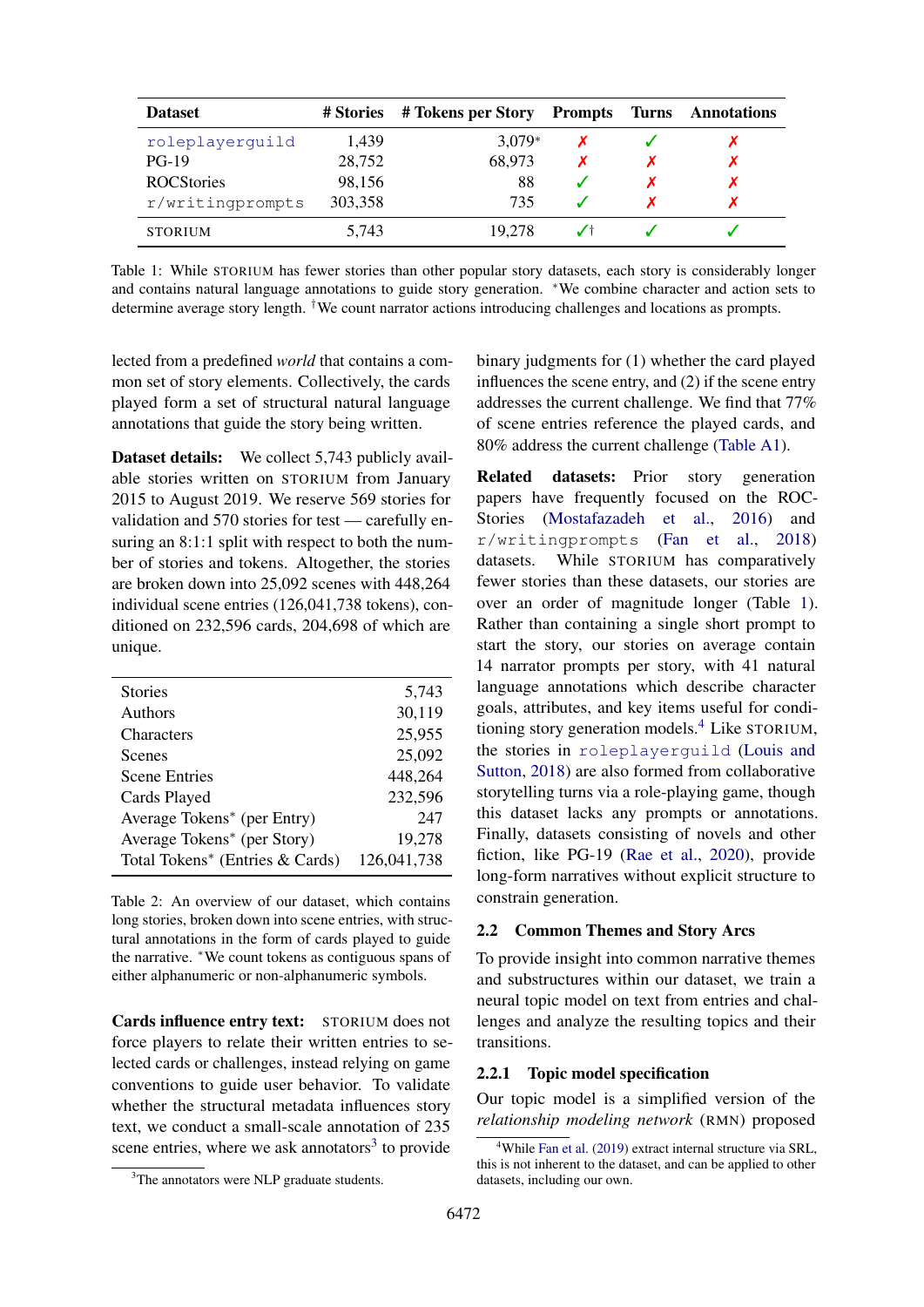by [Iyyer et al.](#page-9-6)  $(2016)$ <sup>[5](#page-3-1)</sup> As in the RMN, our model relies on dictionary learning to compute topics; however, it models each entry and challenge independently, instead of considering the temporal order of scenes through recurrence. We ignore the temporal component because STORIUM contexts do not neatly fit into a chronologically-ordered timeline (e.g., entries within a single scene may not depend on each other). Building a specialized topic model for this data is beyond the scope of this work.

Concretely, given an input text (either an entry or a challenge), we first encode it by computing an average of pretrained GloVe<sup>[6](#page-3-2)</sup> embeddings x. Next, we compute the dot product between  $x$  and each row of a global *dictionary matrix* R. Intuitively, each row of  **is a vector representation** of an individual topic. These row-wise dot products are converted to a probability distribution via a softmax function and then used to compute a weighted average  $r$  of the dictionary rows, which is then trained through a contrastive max-margin loss to reconstruct the input vector z. At test time, the dictionary rows are interpreted by their nearest neighbors (using cosine distance) in the GLoVe word embedding space.<sup>[7](#page-3-3)</sup>

<span id="page-3-4"></span>

| Worlds                          | <b>Topic words</b>                                  |
|---------------------------------|-----------------------------------------------------|
| <b>Fantasy Classic</b>          | rotunda, courtyard, staircase, foyer                |
| Urban Fantasy                   | analyze, investigate, analyse, uncover              |
| The Mysterious<br><b>Island</b> | convoy, hiking, river, reconnaissance               |
| Cyberpunk                       | synchronization, decryption, device, ap-<br>paratus |
| Steampunk                       | freighter, crewmembers, cockpit, airship            |
| The Heroes                      | thine, fealty, uphold, valor                        |
| Return                          |                                                     |
| Medical Drama                   | tumor, ligament, laceration, mortem                 |
| Los Chicos                      | sublight, biosphere, aetheric, gravita-             |
| Malos                           | tional                                              |
| The University                  | explanation, undergrad, spelling, reason-           |
|                                 | $\frac{1}{1}$                                       |
| The 33                          | melodramatic, reenactment, film, thriller           |
| Scrapjack                       | brake, soldering, heater, corrosion                 |

Table 3: Topics with the highest relative importance for a sample of STORIUM worlds, which illustrate the diversity of the dataset.

<span id="page-3-5"></span>

Figure 2: Example story arcs derived from the adjacency matrix of topic transitions over the text of entries (e.g., in **FANTASY CLASSIC** stories, the *weapon, combat, melee* topic is often followed by a transition, as denoted by **weapon**, to the *fealty, valor, sword* topic).

#### 2.2.2 Examining topics and their transitions

To explore the content of the STORIUM dataset, we train our model with 50 topics (i.e.,  $\bf{R}$  has 50 rows) on the union of entry and challenge text. [Table 3](#page-3-4) shows the most distinguishing topic (ranked by relative importance) for a sample of different STO-RIUM worlds. These topics illustrate the diversity of our dataset: topics range from science fiction (*Cyberpunk*, *Steampunk*) to detective fiction (*Urban Fantasy*) and stories set in hospitals (*Medical Drama*) and schools (*The University*).

Following the methodology of [Antoniak et al.](#page-9-8) [\(2019\)](#page-9-8), we also examine common local topic transitions between entries written by the *same* character across different scenes in a story. We compute the transition probability from topic  $A$  to topic  $B$  by counting how many times  $A$  and  $B$  are the most probable topics for two consecutive entries, respectively, and normalizing by the total number of occurrences of topic A. [Figure 2](#page-3-5) shows a topic transition diagram originating from a weaponsrelated topic. In the *Space Adventure* world, stories progress into vehicle and technology-related topics, while in *Fantasy Classic*, they tend to transition to topics about valor instead. That said, both of these worlds are not completely different, as they share a transition topic associated with physical action.

#### <span id="page-3-0"></span>3 Generating Scene Entries

We focus our modeling efforts on generating scene *entries*, which are the smallest units of each story, because we want to evaluate the generated text on

<span id="page-3-1"></span><sup>&</sup>lt;sup>5</sup>Preliminary experiments with LDA [\(Blei et al.,](#page-9-7) [2003\)](#page-9-7) yielded less coherent topics, which is consistent with evaluations in [Iyyer et al.](#page-9-6) [\(2016\)](#page-9-6).

<span id="page-3-3"></span><span id="page-3-2"></span><sup>6</sup> glove.840B.300d

<sup>&</sup>lt;sup>7</sup>We encourage interested readers to see [Iyyer et al.](#page-9-6)  $(2016)$ for more details. The only difference between our setup and theirs is that we directly use  $x$  to compute the row weights without any feed-forward or recurrent layers in between.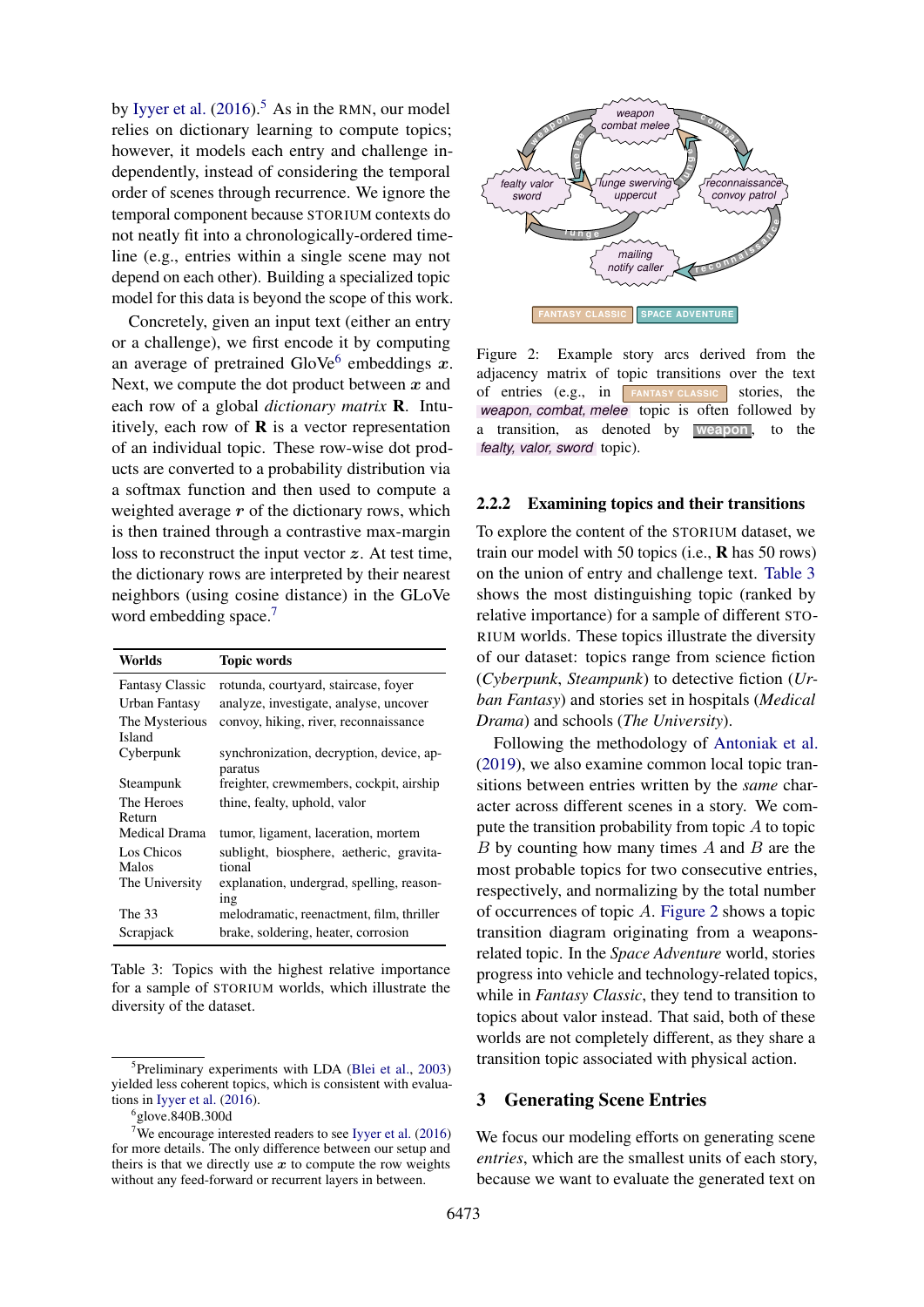<span id="page-4-1"></span>

| Token Embeddings (e)                                                                                                                                         |
|--------------------------------------------------------------------------------------------------------------------------------------------------------------|
|                                                                                                                                                              |
| Position Embeddings $(p)$                                                                                                                                    |
|                                                                                                                                                              |
| Segment1 Embeddings $(s_1)$                                                                                                                                  |
|                                                                                                                                                              |
| Segment2 Embeddings $(s_2)$                                                                                                                                  |
|                                                                                                                                                              |
| Len $>= 50$   Pri $= 2$<br>$Len$ >= 20   Pri = 4<br>Len $>= 50$   Pri $= 1$<br>Len $>= 30$   Pri $= 3$<br>$Len$ >= 100   Pri = 5<br>Len $>= 250$   Pri $= 6$ |
| Constraint<br>Segment Types:<br>challenge card<br>strength card<br>title<br>entry<br>description<br><b>TITO</b><br>character                                 |

Figure 3: An illustration of our segment embeddings and packing strategy. In addition to token and position embeddings, common to all Transformer models, we employ compositional segment embeddings for conditioning on story metadata (e.g., DEADLY AIM is the title of a strength card). Each metadata segment has linear constraints with associated priorities (e.g., Len  $>= 30$  |  $\overline{Pri} = 3$ ) for optimally packing tokens within the available space.

the STORIUM platform within a machine-in-the-loop framework.<sup>[8](#page-4-0)</sup> Our method relies on fine-tuning a pretrained language model (GPT-2) on the STO-RIUM dataset using segment embeddings to differentiate each type of context. While GPT-2 has successfully been used as a state-of-the-art model for story generation [\(Mao et al.,](#page-9-9) [2019;](#page-9-9) [Guan et al.,](#page-9-10) [2020\)](#page-9-10), one crucial challenge is the length of the contexts: each entry in a story can condition on any narrative element that comes before it (e.g., previous entries, scenes, challenges). Thus, the number of context tokens quickly grows larger than what is feasible to fit in GPU memory. Another challenge lies in how to properly tune hyperparameters in a machine-in-the-loop setting, as it is infeasible to obtain human judgments for a huge number of configurations. The rest of this section fully specifies our model, a token-packing strategy to optimize use of the input context, and preliminary user-facing experiments that helped us decide on our final model hyperparameters.

# 3.1 Model Specification

We fine-tune the GPT-2 medium-sized (355M parameters) language model [\(Radford et al.,](#page-10-4) [2019\)](#page-10-4) for story generation, as it has been shown to generate coherent long-form prose. Before finetuning, we need to account for the complexity of STORIUM contexts: each scene consists of multiple entries, each of which may reference a different number of semi-structured cards (e.g., both the DEADLY AIM strength card and the ADIRA MAKAROVA character in [Figure 1](#page-1-2) contain a title and description). To handle the compositional and semi-structured nature of the scenes and cards, we allow each input token to condition on an arbitrary number of *segment embeddings* [\(Wolf](#page-10-5) [et al.,](#page-10-5) [2019\)](#page-10-5) [\(Figure 3\)](#page-4-1). Concretely, we augment the token vocabulary  $V$  of GPT-2 with a segment vocabulary S for delineating each segment. The final embedding vector  $e_i$  at position i is computed by summing the token embedding  $v_i$  with the positional embedding  $p_i$  and the corresponding set of *n* segment embeddings  $\{s_{i_1}, \ldots, s_{i_n}\}$ :

$$
e_i = p_i + v_i + \sum_{m=1}^{n} s_{i_m}
$$
 (1)

During training, a single input instance to our models contains the text of the current entry, its associated challenge, card metadata, as well as the current character's biography and the scene's introductory text [\(Figure 1\)](#page-1-2). Our final model also includes the text of the immediately preceding story entry,<sup>[9](#page-4-2)</sup> which improves human and automatic evaluation scores [\(Table 4\)](#page-5-1). At test time, we provide only the story context and autoregressively sample a scene entry.

#### 3.1.1 Context packing

The average story in our dataset has over 19K tokens broken up into 78 scene entries, which is much longer than GPT-2's maximum sequence length of 1024 tokens. We thus face the challenge of how best to optimize our usage of the limited input space, which is made more difficult by the many different types of input context (e.g., entries, characters, challenges) within STORIUM. Naïvely reserving a fixed number of tokens per context type

<span id="page-4-0"></span><sup>8</sup>Our dataset also enables modeling high-level decisions made by the narrator, such as challenge sequencing; we leave this for future work.

<span id="page-4-2"></span><sup>&</sup>lt;sup>9</sup>If the preceding entry is not written by the current character, we also include the current character's last entry.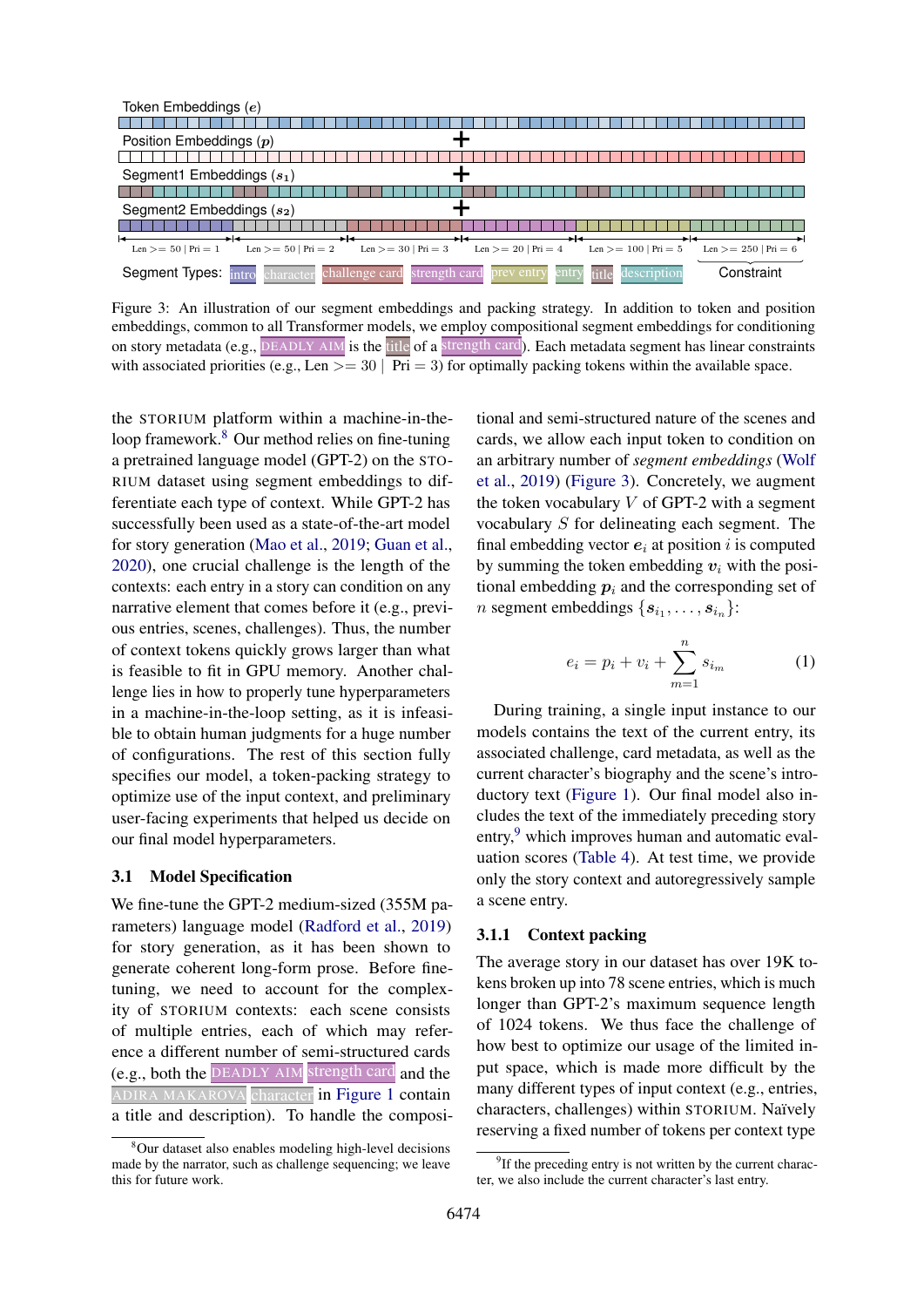wastes significant space, as the number and length of metadata instances varies considerably per entry. For example, some scene entries do not make use of cards [\(Table 2\)](#page-2-3), while others reference multiple cards.

Our solution applies the Cassowary algorithm [\(Badros et al.,](#page-9-11) [2001\)](#page-9-11), well-known for arranging UI elements in Apple's iOS, to pack the input tokens more efficiently. Cassowary allows for efficiently solving linear equality and inequality constraints incrementally, using a dual simplex based method. We define a set of linear constraints on the size of each metadata segment (e.g., include at least 250 tokens from an entry when possible), and Cassowary's solver produces an optimal arrangement of context tokens with respect to these constraints [\(Figure 3\)](#page-4-1). Compared to naïvely packing tokens into fixed length segments, Cassowary allows us to vary the minimum and maximum bounds on segments, as well as collapse missing segments. This flexibility results in increased human and automatic evaluation scores [\(Table 4\)](#page-5-1).

# <span id="page-5-2"></span>3.2 Hyperparameter Selection

Before launching our full machine-in-the-loop evaluation, we conduct preliminary experiments on the STORIUM platform to validate our design choices. Since we want *real* users on STORIUM to enjoy interacting with the generated text, we want to avoid alienating them with poorly performing models. We measure the impact of (1) including history information from the immediately preceding entry in the story, and (2) using Cassowary to densely pack the context. In total, we fine-tune four models on the Cartesian product of these complementary modeling ideas, keeping all other hyperparameters constant, and deploy these models to STORIUM.

The results [\(Table 4\)](#page-5-1) highlight the importance of both modeling choices: after including more story history and applying the Cassowary solver, validation perplexity decreases while STORIUM user ratings of fluency, coherence, relevance, and likability all increase. This motivates us to use only the best-performing model for the full-scale evaluation. Additionally, user feedback from these experiments suggested that we generate *shorter* entries, as longer ones frequently devolved into unrelated and incoherent sentences. Thus, for our final experiments detailed in the next section, we also truncate model outputs to a maximum of four sentences.

<span id="page-5-1"></span>

|  |  |  | $Cas \mid His \mid F \mid C \mid L \mid R \mid Ppl \mid Jdg$                                             |  |
|--|--|--|----------------------------------------------------------------------------------------------------------|--|
|  |  |  |                                                                                                          |  |
|  |  |  |                                                                                                          |  |
|  |  |  |                                                                                                          |  |
|  |  |  | 3.4 2.9 3.8 2.3 25.1 90<br>3.1 2.7 3.9 2.3 22.4 77<br>3.6 2.8 3.6 2.4 22.9 62<br>3.7 3.2 4.1 2.7 21.0 85 |  |

Table 4: Exploratory experiments indicate optimally packing tokens using Cassowary (Cas), and including more history (His) is key to achieving low perplexity (Ppl), along with high fluency (F), coherence (C), likability (L), and relevance (R) based on a number of user judgments (Jdg).

# <span id="page-5-0"></span>4 A Machine-in-the-Loop Evaluation Platform

The inadequacies of existing human and automatic evaluation methods are a major roadblock for story generation research. Automatic evaluations correlate weakly with human judgments [\(Sagarkar](#page-10-6) [et al.,](#page-10-6) [2018\)](#page-10-6), and these judgments are obtained from crowd workers who are not invested in the narratives they are assessing. These concerns are magnified with STORIUM, as the story contexts are far too long for crowd workers to reliably evaluate [\(Section 5\)](#page-7-0). In this section, we propose an improved evaluation methodology by directly integrating our models onto the STORIUM platform. This allows story *authors* to query a machine [\(Clark](#page-9-0) [et al.,](#page-9-0) [2018\)](#page-9-0) for suggestions during the process of writing their own stories. We develop a new evaluation metric, User Story Edit Ratings (USER), computed on top of the *edits* that STORIUM users make to generated entries. Finally, we provide experimental results that compare two configurations of our best model from [Section 3.2.](#page-5-2)

### 4.1 Evaluation Lifecycle

To evaluate generated stories, we develop a dedicated web service for serving model outputs to the STORIUM platform. STORIUM users simply press a button on the user interface to obtain a generated scene entry conditioned on the story context. Users can then add new text while deleting any of the generated text that they wish [\(Figure 1\)](#page-1-2). When users publish their edited entry, they are also asked to evaluate the generated text on a 5-point Likert scale[10](#page-5-3) with respect to *relevance* (fit with the current story), *fluency* (judgment of grammaticality), *coherence* (logical ordering of sentences), and *likability* (subjective assessment of enjoyability). This process allows experts (STORIUM authors)

<span id="page-5-3"></span> $10$ They also provide optional freeform comments on generated text; we leave analysis of the comments to future work.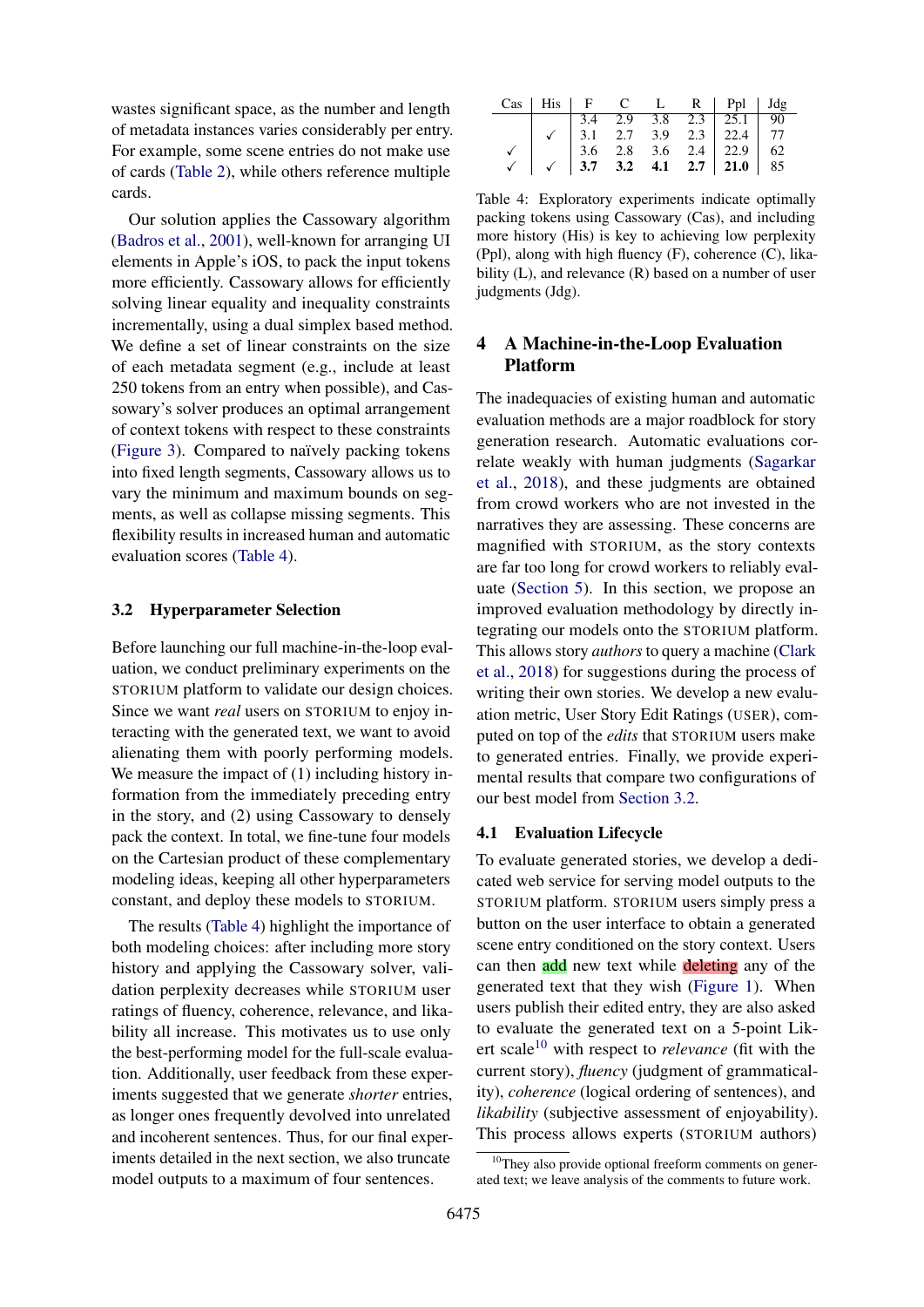to evaluate generated stories, which is a substantial improvement over prior evaluation efforts. We make our evaluation platform publicly accessible for researchers to develop and integrate their own models. Our framework makes adding a new model using any Python-based deep learning framework very easy, requiring implementation of only four methods: startup, shutdown, preprocess, and generate.

#### 4.2 A Metric Over User Edits

Intuitively, the amount of generated text that a user preserves in their final published entry clearly indicates the usefulness of the generated text. We quantify this by developing User Story Edit Ratings (USER), inspired by the longest common subsequence (LCS) variant of ROUGE [\(Lin,](#page-9-12) [2004\)](#page-9-12), applied to user edits. Given a generated entry  $X$  and the final published entry  $Y$ , we compute  $\text{USER}(X, Y) = \frac{|\text{MATEH}(X, Y)|}{|X|}$ , where  $MATCH(X, Y)$  considers *contiguous substrings* with at least one non-stopword as **matches** (see [Fig](#page-1-2)[ure 1](#page-1-2) for an example and [Appendix C](#page-13-0) for a more thorough treatment). We do not use ROUGE-L because vanilla LCS typically favors subsequences of unigram matches (often stopwords) over longer contiguous n-gram matches. In our STORIUM setting, users preserving n-grams or full sentences is a clear indication that the generated text was useful.

### <span id="page-6-0"></span>5 Analysis

Compared to existing work on story generation, the main novelty of our STORIUM evaluation platform is that it enables authors to interact directly with model-generated text through their edits. In this section, we conduct experiments on our platform and analyze the edits by examining the correlation of USER to Likert scores. We explore linguistic properties of text that users preserve and also conduct a crowdsourced evaluation on Amazon Mechanical Turk that demonstrates its unsuitability for this task. Finally, we qualitatively describe feedback obtained from interviews with ten STORIUM users who engaged with our models, which provides a roadmap for future work.

Top- $k$  vs. nucleus sampling: Using our platform [\(Section 4\)](#page-5-0), we evaluate our best model [\(Ta](#page-5-1)[ble 4\)](#page-5-1) with two different decoding strategies: (1) top-k sampling [\(Fan et al.,](#page-9-2) [2018\)](#page-9-2) with  $k = 40$ , and (2) nucleus sampling [\(Holtzman et al.,](#page-9-13) [2020\)](#page-9-13) with

<span id="page-6-3"></span>

|                            | Lik  | Flu  | Coh  | <b>USER</b>      | Rating |
|----------------------------|------|------|------|------------------|--------|
| top- $\overline{k}$<br>Rel | 0.51 | 0.28 | 0.55 | 0.51             | 2.55   |
| nucleus                    | 0.53 | 0.40 | 0.57 | 0.39             | 2.47   |
| Lik<br>top- $k$            |      | 0.28 | 0.35 | 0.34             | 3.32   |
| nucleus                    |      | 0.38 | 0.55 | 0.35             | 3.21   |
| top- $k$<br>Flu            |      |      | 0.54 | $0.13^{\dagger}$ | 3.96   |
| nucleus                    |      |      | 0.61 | 0.23             | 3.76   |
| Coh<br>$top-k$             |      |      |      | 0.25             | 3.41   |
| nucleus                    |      |      |      | 0.36             | 2.96   |
| USER top- $k$              |      |      |      |                  | 15.63  |
| nucleus                    |      |      |      |                  | 9.86   |

Table 5: Despite its low rating, relevance is clearly important as indicated by the moderately strong Pearson's  $r$  correlations (first four columns) with USER and the remaining human judgments. All correlations are significant ( $p < 0.01$ ), except those indicated by  $\dagger$  ( $p > 0.05$ ).

 $p = 0.9$ <sup>[11](#page-6-1)</sup>. The sampling parameters, such as the  $k$  in top- $k$  sampling, can significantly affect output quality of story generation models [\(See et al.,](#page-10-7) [2019\)](#page-10-7), so we choose values that worked well in prior work [\(Qin et al.,](#page-9-14) [2019\)](#page-9-14).<sup>[12](#page-6-2)</sup>

Interestingly, while [Holtzman et al.](#page-9-13) [\(2020\)](#page-9-13) show that nucleus sampling improves over top- $k$  sampling on measures like repetition, STORIUM users clearly prefer the top- $k$  variant across all categories (last column of [Table 5\)](#page-6-3). We collect roughly 200 feedback ratings and 175 edits for each model over a span of three months beginning in late February 2020. We discover that both configurations score best on *fluency* and worst on *relevance*. This is unsurprising as (1) GPT-2 is known to produce fluent text and (2) the complex and lengthy STORIUM data is a challenge for limited-context models. Finally, USER scores are generally low  $(15.6$  for top- $k$ vs. 9.9 for nucleus sampling), indicating that users delete most of the current model's generated text. This result demonstrates that story generation mod-els still have a long way to go.<sup>[13](#page-6-4)</sup>

USER correlates with human judgments: A natural question is whether our USER metric correlates with judgments of fluency, coherence, relevance, and likability. [Table 5](#page-6-3) shows that for the top- $k$  configuration, relevance has a significantly higher correlation (Pearson's  $r$ ) with USER than the other properties. In other words, users are most

<span id="page-6-1"></span> $11$ We use a temperature of 0.9, a repetition penalty [\(Keskar](#page-9-15) [et al.,](#page-9-15) [2019\)](#page-9-15) of 1.2, and an analogous length penalty that dynamically penalizes producing the end of sequence token inversely proportionally to a desired length  $l_d$ .

<span id="page-6-2"></span> $12$ It is possible that a better set of sampling hyperparameters exists, which we leave to future work.

<span id="page-6-4"></span><sup>&</sup>lt;sup>13</sup>See the supplementary HTML for an export of all results (including generated text and edits) used for this paper.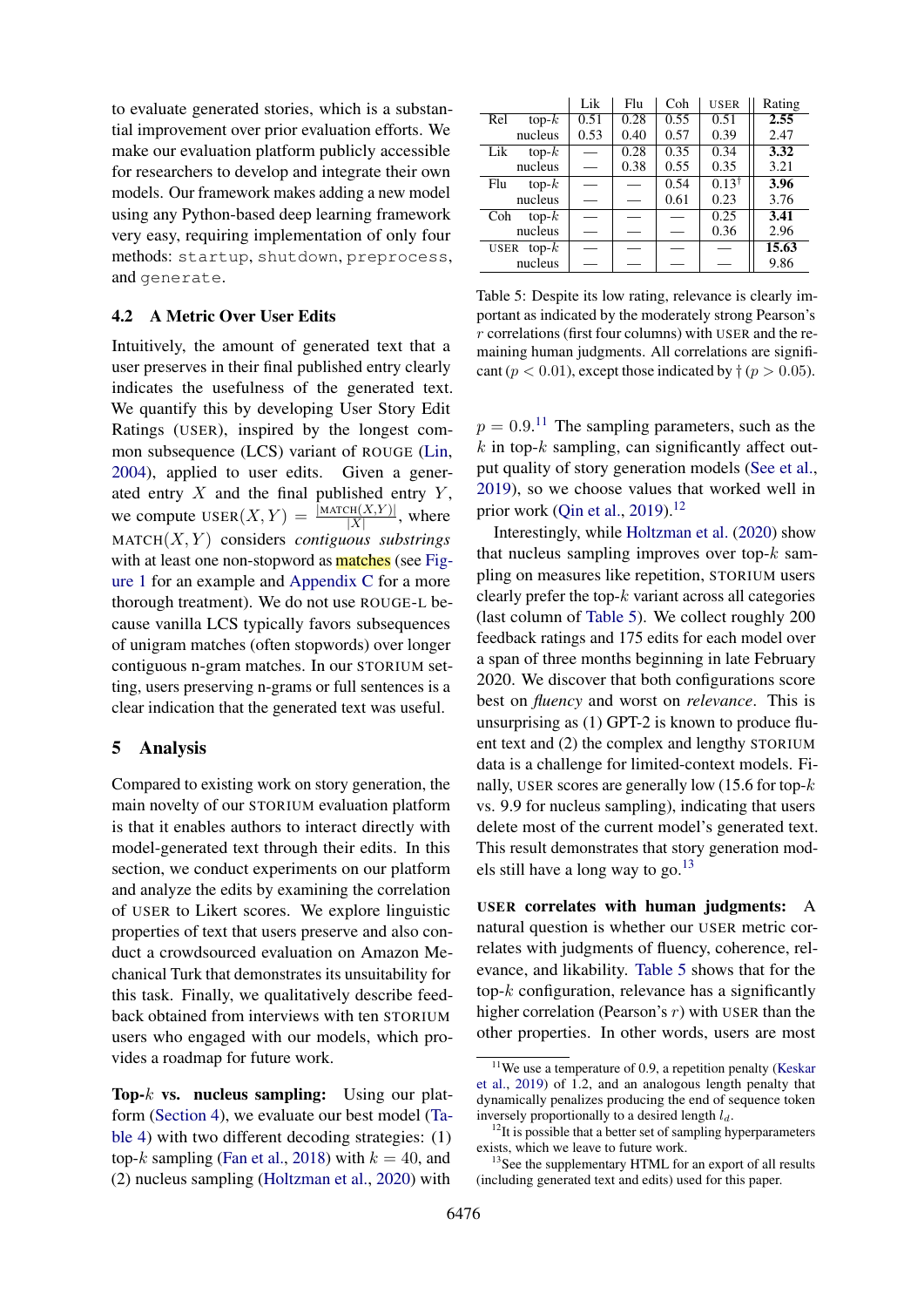<span id="page-7-2"></span>

|            | Top- $k$          |          | <b>Nucleus</b> |          |  |
|------------|-------------------|----------|----------------|----------|--|
| First Run  | Rating            | $\kappa$ | Rating         | $\kappa$ |  |
| Fluency    | $\overline{3.59}$ | 0.17     | 3.47           | 0.11     |  |
| Coherence  | 3.50              | 0.10     | 3.44           | 0.20     |  |
| Likability | 3.27              | 0.07     | 3.22           | 0.11     |  |
| Relevance  | 3.32              | 0.09     | 3.27           | 0.13     |  |
|            |                   |          |                |          |  |
|            | Top- $k$          |          | <b>Nucleus</b> |          |  |
| Second Run | Rating            | $\kappa$ | Rating         | $\kappa$ |  |
| Fluency    | 4.01              | 0.46     | 3.77           | 0.33     |  |
| Coherence  | 3.63              | 0.27     | 3.38           | 0.23     |  |
| Likability | 3.28              | 0.12     | 3.06           | 0.16     |  |

Table 6: Despite our best efforts, our first crowd sourced judgments show low agreement  $(\kappa)$  on openended story generation. Our second run, which removes context, thus excluding relevance judgments, greatly increases agreement for fluency and coherence.

likely to preserve generated text when it is relevant to the overall story. Fluency correlates only weakly with USER, which makes sense as most generated entries are fluent due to GPT-2's pretraining. Finally, nucleus sampling exhibits lower correlation for relevance, but higher correlation for the other three properties, possibly due to its lower average scores for these properties (see [Appendix C](#page-13-0) for a comparison of USER to ROUGE-based metrics).<sup>[13](#page-6-4)</sup>

<span id="page-7-4"></span>Linguistic properties of preserved text: Knowing that users delete most of the generated text, we instead explore the linguistic commonalities of the preserved text. We run spaCy part-of-speech tagging and named entity recognition [\(Honnibal](#page-9-16) [and Montani,](#page-9-16) [2017\)](#page-9-16) over the edited entries. Strikingly, 29.5% of generated proper nouns are preserved in the edited text, compared to only 13.5% for all other POS tags. A major confound is that our model could unfairly receive credit for simply copying character names from the input context, as users are likely to write about these characters anyway. To measure the extent of this effect, we match all generated named entities that users preserve to predefined character lists from each story, and discover that 63% of generated entities already exist within the story context. The remaining 37% of entities are often completely new character names. User interviews also suggest that this ability to generate new names is a useful feature.

<span id="page-7-0"></span>Crowdsourced evaluation is unreliable: Thus far, we have argued for our evaluation platform by claiming that crowdsourced methods are unsuitable for evaluating stories with complex and lengthy contexts. Here, we measure fluency, coherence, relevance, and likability of our generated entries

with a crowdsourced Amazon Mechanical Turk task, to see if the results correspond to STORIUM user ratings. Designing this crowdsourced task is difficult, as we cannot show crowd workers the entire story context due to its length; we thus decide to show the same inputs that the model receives [\(Section 3\)](#page-3-0). We collect ratings of 100 examples per model, with three judgments per example.<sup>[14](#page-7-1)</sup>

[Table 6](#page-7-2) (top) shows that workers have very low agreement (Fleiss'  $\kappa$ ) for all properties, including even fluency. An analysis of the median task com-pletion time<sup>[15](#page-7-3)</sup> reveals most workers did not actually read the context. We run a second experiment, showing only the generated text (no context), and remove the relevance rating. [Table 6](#page-7-2) (bottom) shows this improves agreement [\(Table 6\)](#page-7-2), and that the average fluency scores align closely with those from STORIUM users. Overall, our struggle to obtain quality judgments from Mechanical Turk further validates our platform: STORIUM provides free expert judgments from people invested in storytelling.

Feedback from user interviews: To better understand the strengths and weaknesses of our current model, we conduct semi-structured interviews with ten STORIUM users. Most were surprised with the overall fluency of our models. This partly explains the low correlation of fluency with USER. Relevance was mentioned by 9 out of 10 users as the number one area of improvement for our model, confirming our experimental results [\(Table 5\)](#page-6-3). Four users called out the model's tendency to fabricate facts and introduce new characters. Despite these concerns, three users explicitly stated the model inspired them to write or found portions of the generated text useful, though mostly as a source for character and place names (supporting the linguistic analysis in [Section 5\)](#page-7-4). Finally, some users considered the system a curiosity and decided to write stories using only generated text (without edits).<sup>[16](#page-7-5)</sup>

<span id="page-7-5"></span><sup>16</sup>These AI-guided narratives are prevalent enough that we manually exclude these games from our experiments as they

<span id="page-7-1"></span><sup>&</sup>lt;sup>14</sup>We limit annotations to crowd workers living in the US and the UK, with over 1000 completed annotations and a 99% approval. We pay \$0.50 per annotation, by assuming 2 minutes per annotation, for an effective hourly rate of \$15.

<span id="page-7-3"></span><sup>15</sup>Mechanical Turk automatically reports a *WorkTimeInSeconds* field for each annotation, which is ten minutes on average for our task — more than enough time to read and assess the generated entry and associated context. Sadly, this interval is misleading. Analyzing the median time between submits, we see workers accept multiple concurrent tasks, wait a few minutes, then submit each annotation in quick succession, thus inflating the *WorkTimeInSeconds* interval.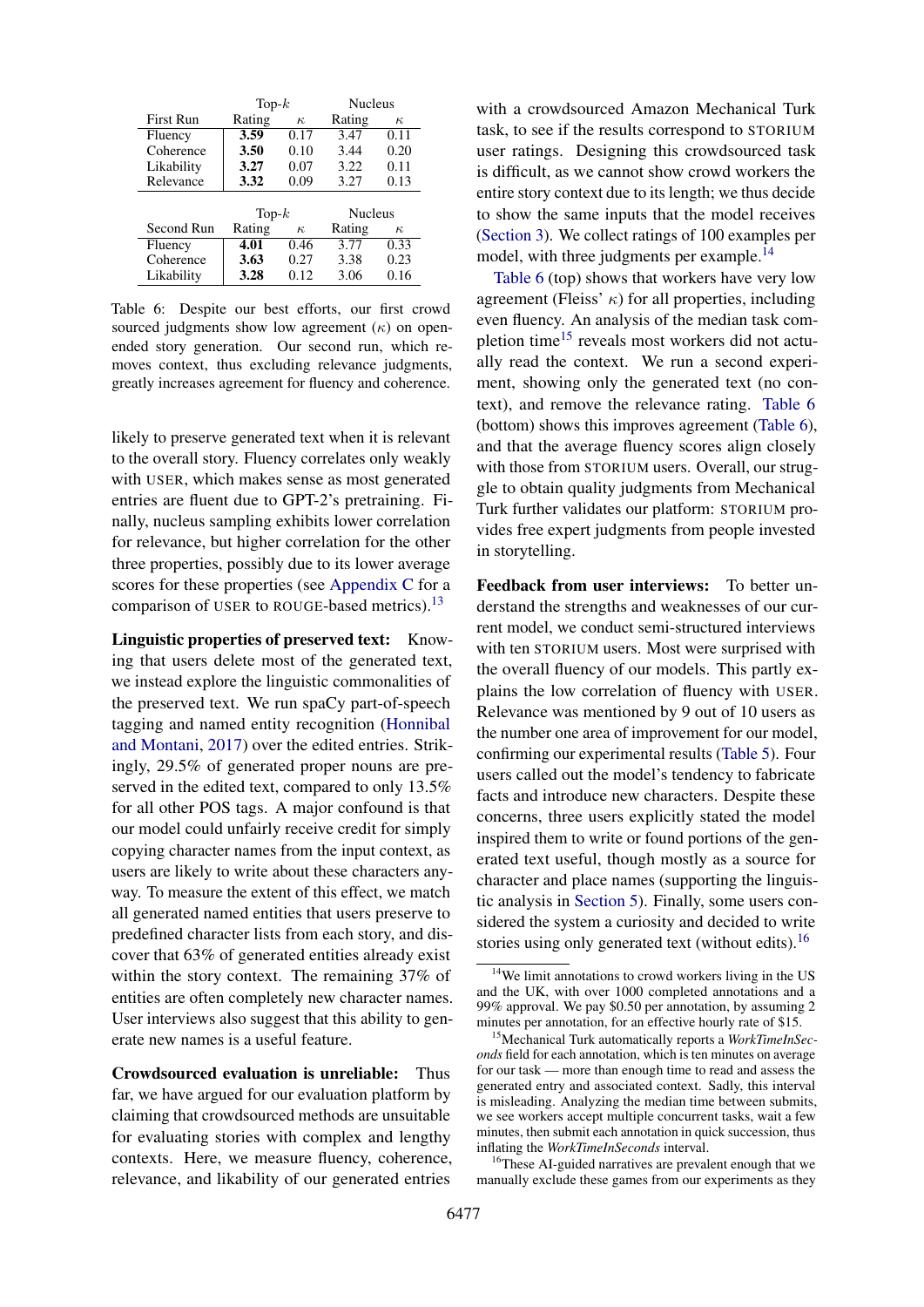#### 6 Related Work

Our work builds on prior research in computational modeling for story generation. Early narrative prose generation systems [\(Meehan,](#page-9-17) [1977;](#page-9-17) [Callaway](#page-9-18) [and Lester,](#page-9-18) [2001;](#page-9-18) [Riedl and Young,](#page-10-8) [2004\)](#page-10-8) relied on graph-based planning formalisms and custom rules to structure their narratives, while story graphs have been used for interactive storytelling [\(Riedl and](#page-10-9) [Bulitko,](#page-10-9) [2013\)](#page-10-9). More recent work uses deep learning to generate stories by training neural models with limited context [\(Peng et al.,](#page-9-19) [2018;](#page-9-19) [Fan et al.,](#page-9-2) [2018;](#page-9-2) [Goldfarb-Tarrant et al.,](#page-9-20) [2019\)](#page-9-20) and structured knowledge, either external [\(Mao et al.,](#page-9-9) [2019;](#page-9-9) [Guan](#page-9-10) [et al.,](#page-9-10) [2020;](#page-9-10) [Goldfarb-Tarrant et al.,](#page-9-21) [2020\)](#page-9-21) or derived [\(Yao et al.,](#page-10-2) [2019;](#page-10-2) [Fan et al.,](#page-9-4) [2019\)](#page-9-4). Compared to the datasets studied in those works, our STORIUM dataset contains much longer stories with built-in structural annotations written in natural language in the form of cards [\(Table 2\)](#page-2-3).

Our work connects more closely to existing machine-in-the-loop storytelling work [\(Roemmele](#page-10-1) [and Gordon,](#page-10-1) [2015;](#page-10-1) [Samuel et al.,](#page-10-10) [2016;](#page-10-10) [Clark et al.,](#page-9-0) [2018\)](#page-9-0), in which systems work in concert with users to collaboratively author a narrative. Much like the Creative Help platform of [Roemmele and Gordon](#page-10-1) [\(2015\)](#page-10-1), we provide writing assistance by interactively generating continuations of STORIUM stories. We improve over [Roemmele and Gordon](#page-10-1) [\(2015\)](#page-10-1) by evaluating a trained model (instead of a retrievalbased approach) with a large user population.

Finally, our STORIUM evaluation takes a different approach to prior research that measures the quality of generated stories. [Sagarkar et al.](#page-10-6) [\(2018\)](#page-10-6) train an automatic scorer on human annotations of overall story quality, relevance, and interestingness based on evaluation criteria from [\(McIntyre and](#page-9-3) [Lapata,](#page-9-3) [2009\)](#page-9-3). [See et al.](#page-10-7) [\(2019\)](#page-10-7) consider a number of *diversity* related measures for automated evaluation of story generation systems by focusing on the GPT-2 small model, noting that *quality* assessments are still best measured through human evaluation.

# Limitations

Evaluating on the STORIUM platform enables researchers to receive high-quality judgements on the outputs of their story generation models. These judgements are made possible by the significant time and effort spent by real authors on crafting their narratives, as their incentives are substantially different than those of crowdsourced workers.

artificially increase the automatic metrics.

The amount of author effort involved in evaluation, when combined with the relatively small size of the STORIUM community, can cause evaluation to take a considerable amount of time (i.e., to collect hundreds of judgements) as evidenced in our analysis (Section [5\)](#page-6-0). Thus, our platform is not currently suitable for "instant" evaluation of generated stories. Furthermore, as the evaluation platform is specifically deployed on STORIUM, it cannot be trivially used to evaluate models trained on other story generation datasets, as users of the website are mainly invested in writing narratives that follow the STORIUM format.

# 7 Conclusion

We introduce the STORIUM dataset and evaluation platform for machine-in-the-loop story generation, built from an online collaborative storytelling community. STORIUM contains 6K long stories annotated with structural metadata useful for conditioning language models. Importantly, *real* STORIUM *authors* evaluate model outputs by adding and removing text to create their own stories. We devise a metric on top of their edits that correlates strongly with judgments of the *relevance* of the generated text, which user interviews suggest is the most important area for improvement moving forward. Our dataset and evaluation platform will be made publicly available to spur progress into story generation.

#### Author Contributions

Dataset Analysis: Akoury, Wang Generation Model: Akoury, Wang Evaluation Platform: Akoury, Whiting, Hood Research Guidance: Iyyer, Peng

#### Acknowledgements

We thank the wonderful STORIUM users for actively using our story generation models and generously providing their time to be interviewed. We also thank the amazing UMass NLP community for thoughtful insights on our paper and helping to validate whether structural metadata influences story text on STORIUM. Akoury and Iyyer were supported during this project by a research gift from Genpact. Peng was supported in part by the CwC program under Contract W911NF-15-1-0543 with the US Defense Advanced Research Projects Agency (DARPA).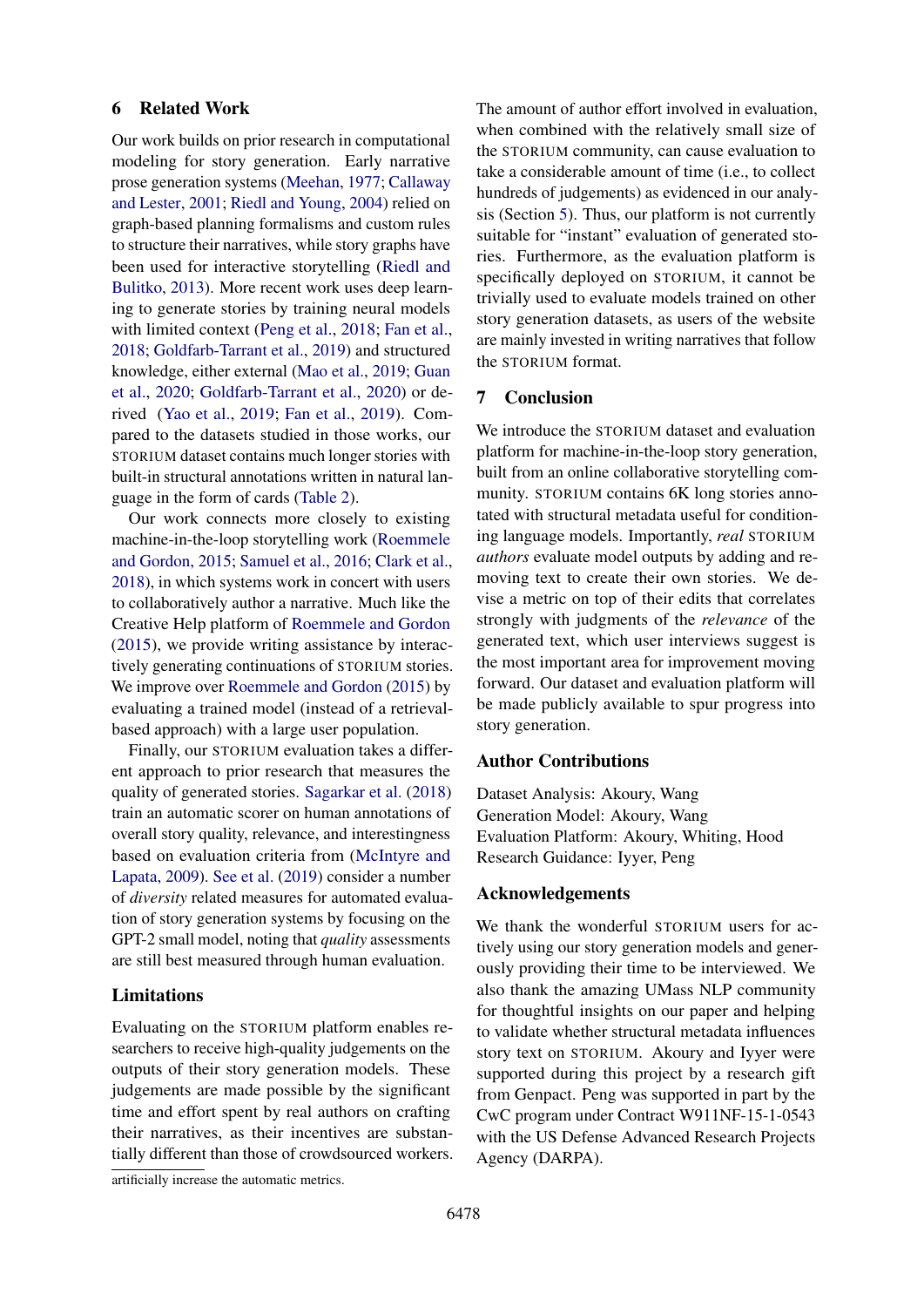#### References

- <span id="page-9-8"></span>Maria Antoniak, David Mimno, and Karen Levy. 2019. Narrative paths and negotiation of power in birth stories. In *Proceedings of the ACM Conference on Computer-Supported Cooperative Work and Social Computing*.
- <span id="page-9-11"></span>Greg J. Badros, Alan Borning, and Peter J. Stuckey. 2001. The cassowary linear arithmetic constraint solving algorithm. *ACM Trans. Comput. Hum. Interact.*, 8:267–306.
- <span id="page-9-7"></span>David M Blei, Andrew Y Ng, and Michael I Jordan. 2003. Latent dirichlet allocation. *Journal of Machine Learning Research*.
- <span id="page-9-18"></span>Charles B. Callaway and James C. Lester. 2001. Narrative prose generation. *Artif. Intell.*, 139:213–252.
- <span id="page-9-0"></span>Elizabeth Clark, Anne Spencer Ross, Chenhao Tan, Yangfeng Ji, and Noah A. Smith. 2018. Creative writing with a machine in the loop: Case studies on slogans and stories. *23rd International Conference on Intelligent User Interfaces*.
- <span id="page-9-2"></span>Angela Fan, Mike Lewis, and Yann Dauphin. 2018. Hierarchical neural story generation. In *Proceedings of the Association for Computational Linguistics*.
- <span id="page-9-4"></span>Angela Fan, Mike Lewis, and Yann Dauphin. 2019. Strategies for structuring story generation. In *Proceedings of the Association for Computational Linguistics*.
- <span id="page-9-22"></span>Markus Freitag, David Grangier, and Isaac Caswell. 2020. Bleu might be guilty but references are not innocent. *ArXiv*, abs/2004.06063.
- <span id="page-9-21"></span>Seraphina Goldfarb-Tarrant, Tuhin Chakrabarty, Ralph Weischedel, and Nanyun Peng. 2020. Content planning for neural story generation with aristotelian rescoring. In *the 2020 Conference on Empirical Methods in Natural Language Processing (EMNLP)*.
- <span id="page-9-20"></span>Seraphina Goldfarb-Tarrant, Haining Feng, and Nanyun Peng. 2019. Plan, write, and revise: an interactive system for open-domain story generation. In *NAACL-HLT, system demonstration*.
- <span id="page-9-10"></span>Jian Guan, Fei Huang, Zhihao Zhao, Xiaoyan Zhu, and Minlie Huang. 2020. [A knowledge-enhanced pre](https://doi.org/10.1162/tacl_a_00302)[training model for commonsense story generation.](https://doi.org/10.1162/tacl_a_00302) *Transactions of the Association for Computational Linguistics*, 8:93–108.
- <span id="page-9-13"></span>Ari Holtzman, Jan Buys, Maxwell Forbes, and Yejin Choi. 2020. The curious case of neural text degeneration. *iclr*.
- <span id="page-9-16"></span>Matthew Honnibal and Ines Montani. 2017. spaCy 2: Natural language understanding with Bloom embeddings, convolutional neural networks and incremental parsing. To appear.
- <span id="page-9-6"></span>Mohit Iyyer, Anupam Guha, Snigdha Chaturvedi, Jor dan L. Boyd-Graber, and Hal Daume III. 2016. Feuding families and former friends: Unsupervised learning for dynamic fictional relationships. In *NAACL-HLT*.
- <span id="page-9-15"></span>Nitish Shirish Keskar, Bryan McCann, Lav R. Varshney, Caiming Xiong, and Richard Socher. 2019. Ctrl: A conditional transformer language model for controllable generation. *ArXiv*, abs/1909.05858.
- <span id="page-9-12"></span>Chin-Yew Lin. 2004. Rouge: A package for automatic evaluation of summaries. In *ACL 2004*.
- <span id="page-9-5"></span>Annie Louis and Charles Sutton. 2018. [Deep Dun](https://doi.org/10.18653/v1/N18-2111)[geons and Dragons: Learning Character-Action In](https://doi.org/10.18653/v1/N18-2111)[teractions from Role-Playing Game Transcripts.](https://doi.org/10.18653/v1/N18-2111) In *Proceedings of the 2018 Conference of the North American Chapter of the Association for Computational Linguistics: Human Language Technologies, Volume 2 (Short Papers)*, pages 708–713, New Orleans, Louisiana. Association for Computational Linguistics.
- <span id="page-9-9"></span>Huanru Henry Mao, Bodhisattwa Prasad Majumder, Julian McAuley, and Garrison Cottrell. 2019. [Im](https://doi.org/10.18653/v1/D19-1615)[proving neural story generation by targeted common](https://doi.org/10.18653/v1/D19-1615) [sense grounding.](https://doi.org/10.18653/v1/D19-1615) In *Proceedings of the 2019 Conference on Empirical Methods in Natural Language Processing and the 9th International Joint Conference on Natural Language Processing (EMNLP-IJCNLP)*, pages 5988–5993, Hong Kong, China. Association for Computational Linguistics.
- <span id="page-9-3"></span>Neil Duncan McIntyre and Mirella Lapata. 2009. Learning to tell tales: A data-driven approach to story generation. In *ACL/IJCNLP*.
- <span id="page-9-17"></span>James R. Meehan. 1977. Tale-spin, an interactive program that writes stories. In *IJCAI*.
- <span id="page-9-1"></span>Nasrin Mostafazadeh, Nathanael Chambers, Xiaodong He, Devi Parikh, Dhruv Batra, Lucy Vanderwende, Pushmeet Kohli, and James Allen. 2016. [A cor](https://doi.org/10.18653/v1/N16-1098)[pus and cloze evaluation for deeper understanding of](https://doi.org/10.18653/v1/N16-1098) [commonsense stories.](https://doi.org/10.18653/v1/N16-1098) In *Proceedings of the 2016 Conference of the North American Chapter of the Association for Computational Linguistics: Human Language Technologies*, pages 839–849, San Diego, California. Association for Computational Linguistics.
- <span id="page-9-19"></span>Nanyun Peng, Marjan Ghazvininejad, Jonathan May, and Kevin Knight. 2018. [Towards controllable story](https://doi.org/10.18653/v1/W18-1505) [generation.](https://doi.org/10.18653/v1/W18-1505) In *Proceedings of the First Workshop on Storytelling*, pages 43–49, New Orleans, Louisiana. Association for Computational Linguistics.
- <span id="page-9-14"></span>Lianhui Qin, Antoine Bosselut, Ari Holtzman, Chandra Bhagavatula, Elizabeth Clark, and Yejin Choi. 2019. [Counterfactual story reasoning and generation.](https://doi.org/10.18653/v1/D19-1509) In *Proceedings of the 2019 Conference on Empirical Methods in Natural Language Processing and the 9th International Joint Conference on Natural Language Processing (EMNLP-IJCNLP)*, pages 5043– 5053, Hong Kong, China. Association for Computational Linguistics.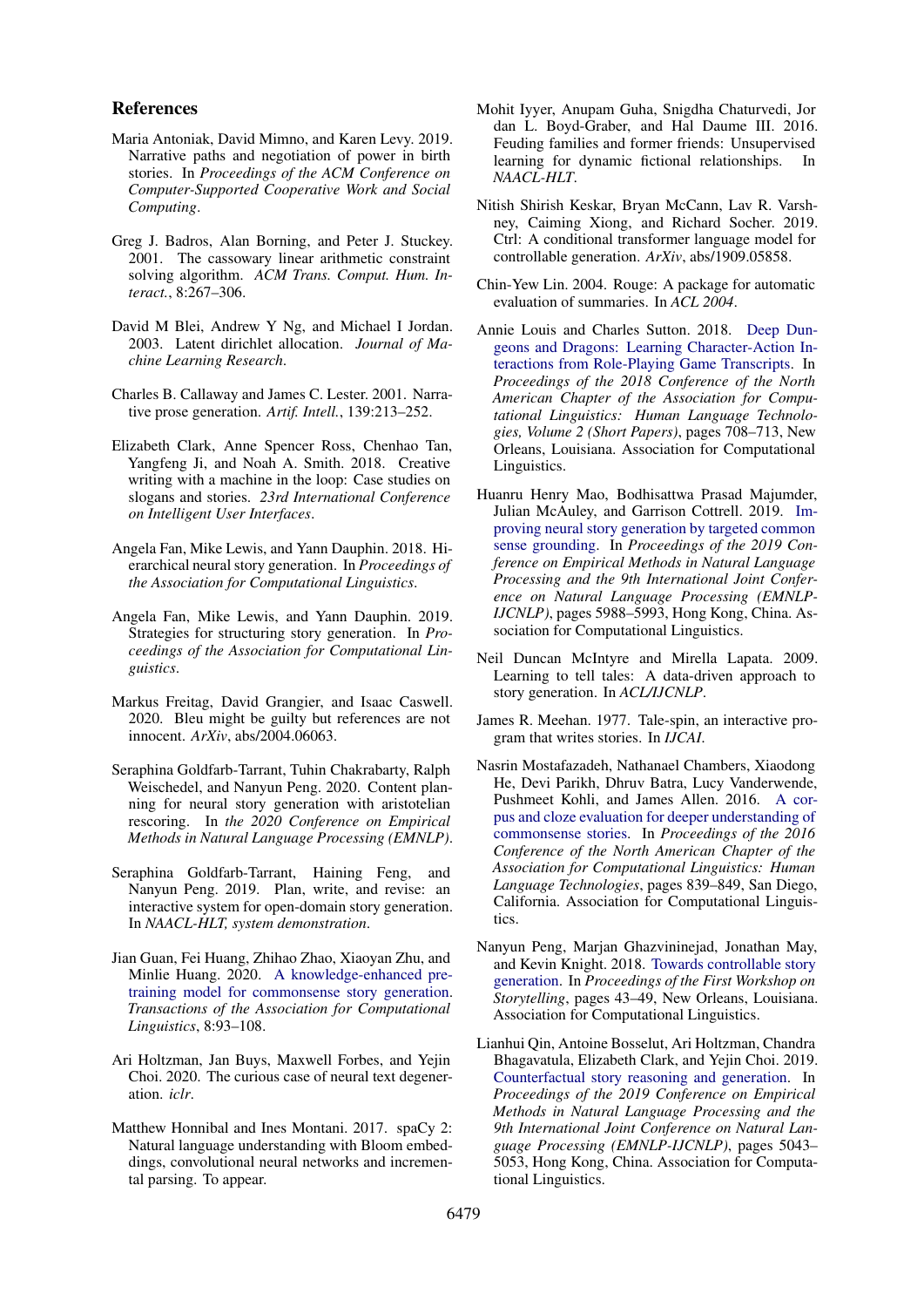- <span id="page-10-4"></span>Alec Radford, Jeffrey Wu, Rewon Child, David Luan, Dario Amodei, and Ilya Sutskever. 2019. [Language](https://openai.com/blog/better-language-models/) [models are unsupervised multitask learners.](https://openai.com/blog/better-language-models/)
- <span id="page-10-3"></span>Jack W. Rae, Anna Potapenko, Siddhant M. Jayakumar, Chloe Hillier, and Timothy P. Lillicrap. 2020. [Compressive transformers for long-range sequence](https://openreview.net/forum?id=SylKikSYDH) [modelling.](https://openreview.net/forum?id=SylKikSYDH) In *International Conference on Learning Representations*.
- <span id="page-10-9"></span>Mark O. Riedl and Vadim Bulitko. 2013. Interactive narrative: An intelligent systems approach. *AI Magazine*, 34:67–77.
- <span id="page-10-8"></span>Mark O. Riedl and Robert Michael Young. 2004. An intent-driven planner for multi-agent story generation. *Proceedings of the Third International Joint Conference on Autonomous Agents and Multiagent Systems, 2004. AAMAS 2004.*, pages 186–193.
- <span id="page-10-1"></span>Melissa Roemmele and Andrew S Gordon. 2015. Creative help: a story writing assistant. In *International Conference on Interactive Digital Storytelling*.
- <span id="page-10-0"></span>Mike Rose. 1980. Rigid rules, inflexible plans, and the stifling of language: A cognitivist analysis of writer's block. *College Composition and Communication*, 31(4).
- <span id="page-10-6"></span>Manasvi Sagarkar, John Wieting, Lifu Tu, and Kevin Gimpel. 2018. [Quality signals in generated stories.](https://doi.org/10.18653/v1/S18-2024) In *Proceedings of the Seventh Joint Conference on Lexical and Computational Semantics*, pages 192– 202, New Orleans, Louisiana. Association for Computational Linguistics.
- <span id="page-10-10"></span>Ben Samuel, Michael Mateas, and Noah Wardrip-Fruin. 2016. The design of writing buddy: A mixedinitiative approach towards computational story collaboration. In *ICIDS*.
- <span id="page-10-7"></span>Abigail See, Aneesh Pappu, Rohun Saxena, Akhila Yerukola, and Christopher D Manning. 2019. Do massively pretrained language models make better storytellers? In *Conference on Computational Natural Language Learning*.
- <span id="page-10-11"></span>Thibault Sellam, Dipanjan Das, and Ankur P. Parikh. 2020. Bleurt: Learning robust metrics for text generation. In *Proceedings of the 57th Annual Meeting of the Association for Computational Linguistics (Volume 1: Long Papers)*. Association for Computational Linguistics.
- <span id="page-10-5"></span>Thomas Wolf, Victor Sanh, Julien Chaumond, and Clement Delangue. 2019. Transfertransfo: A transfer learning approach for neural network based conversational agents. *ArXiv*, abs/1901.08149.
- <span id="page-10-2"></span>Lili Yao, Nanyun Peng, Ralph Weischedel, Kevin Knight, Dongyan Zhao, and Rui Yan. 2019. Planand-write: Towards better automatic storytelling. In *Association for the Advancement of Artificial Intelligence*.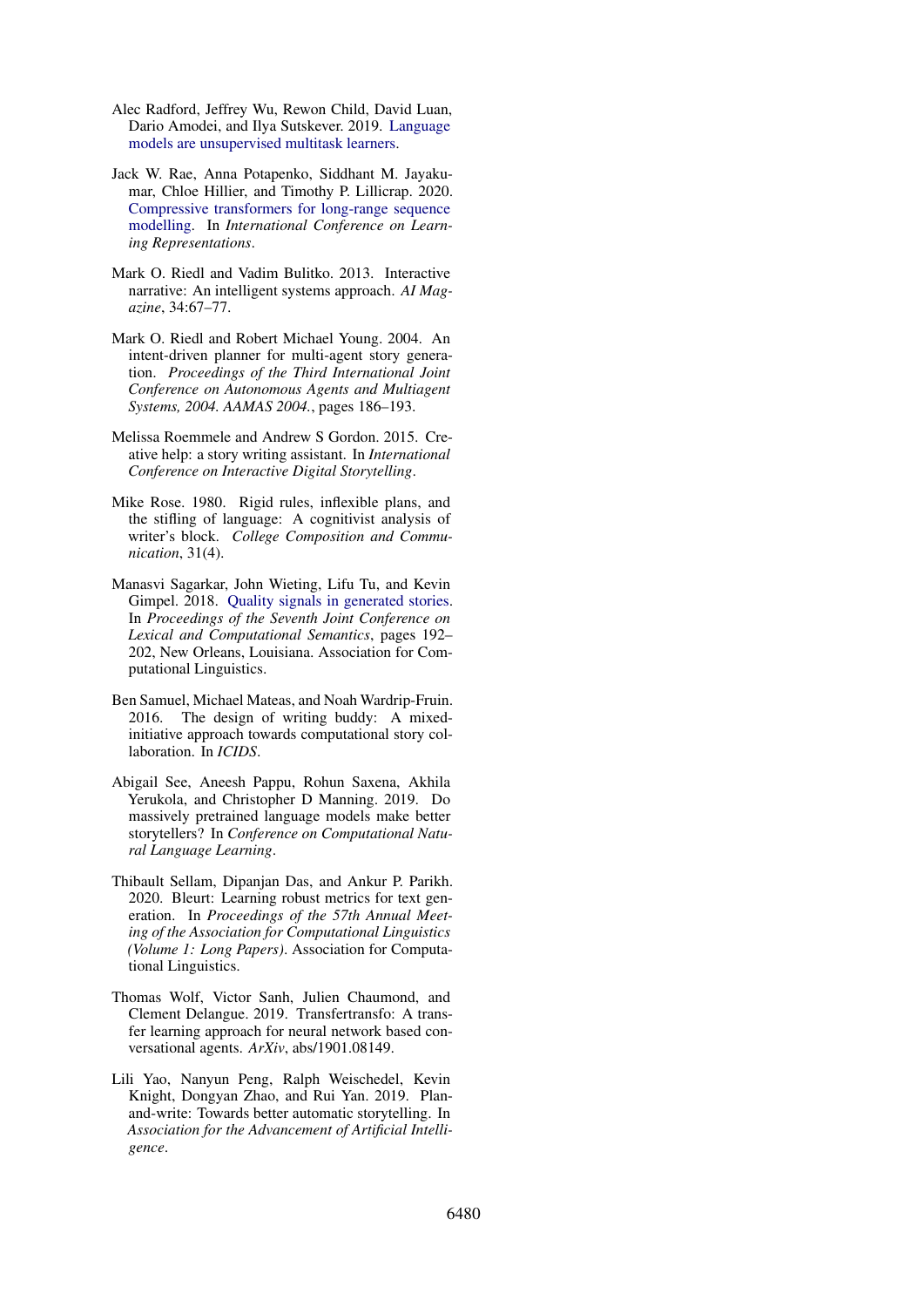# Appendix

# A Additional Dataset Statistics

As our dataset derives from a collaborative storytelling game that is highly compositional by nature, it is difficult to concisely capture the full scope of the data within the main body. Here we highlight the full results of our small scale annotation that indicates cards influence the scene entry text.

<span id="page-11-0"></span>

| <b>Total Annotations</b>                  | 248 |
|-------------------------------------------|-----|
| Valid Entries <sup>†</sup>                | 235 |
| Card Influences Entry                     | 182 |
| <b>Entry Addresses Challenge</b>          | 189 |
| Card Influence $\cap$ Challenge Addressed | 151 |

Table A1: We ask annotators to determine how frequently cards influence an entry, and if the entry addresses the challenge. †Annotators were asked to flag stories not written in English or otherwise could not be understood.

Additionally, there are many small details which are important distinctions in the game, but may not require separate modeling for generating a scene entry. For example, there is a distinction between regular cards, which have a fixed title and description provided by the narrator; versus wild cards, which allow individual characters to write their own title and description. For the sake of completeness, we provide [Table A2](#page-12-0) to help further explore the depths of this unique dataset. The following his-tograms<sup>[1](#page-11-1)</sup> further break down the data in [Table A2,](#page-12-0) clearly demonstrating the long tail distributions indicative of user generated stories:





<span id="page-11-1"></span> $1$  These histograms provide context for the meaning of Mean and Std Dev for [Table A2.](#page-12-0)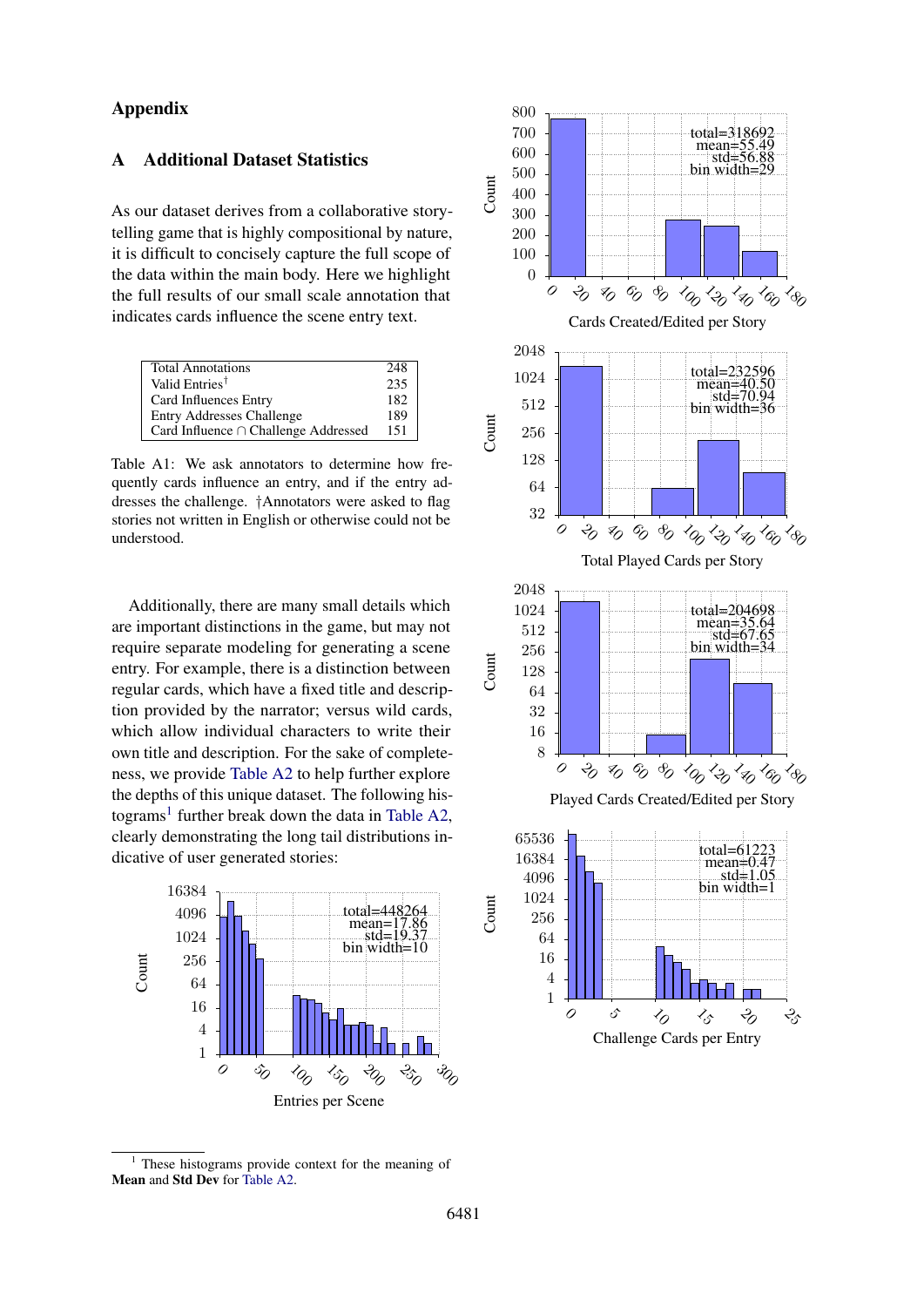<span id="page-12-0"></span>

| <b>Feature</b>                            | <b>Total</b> | Mean <sup>1</sup> | Std Dev <sup>1</sup> |
|-------------------------------------------|--------------|-------------------|----------------------|
| <b>Stories</b>                            | 5,743        |                   |                      |
| <b>Completed Stories</b>                  | 586          |                   |                      |
| <b>Users</b>                              | 30,119       |                   |                      |
| <b>Characters Created</b>                 | 27,462       | 4.78              | 3.04                 |
| <b>Characters Played</b>                  | 25,955       | 4.52              | 3.04                 |
| <b>Total Played Roles</b>                 | 31,698       |                   |                      |
| Scenes                                    | 25,092       | 4.37              | 6.96                 |
| <b>Scene Entries</b>                      | 448,264      | 17.86             | 19.37                |
| <b>Cards Created/Edited</b>               | 318,692      | 55.49             | 56.88                |
| <b>Total Played Cards by Users</b>        | 232,596      | 40.50             | 70.94                |
| Played Cards Created/Edited by Users      | 204,698      | 35.64             | 67.65                |
| <b>Location Cards Played by Narrators</b> | 16,887       | 0.67              | 0.47                 |
| Challenge Cards Played by Narrators       | 61,223       | 0.47              | 1.05                 |
| Cards Played by Characters                | 149,014      | 0.47              | 0.63                 |
| Wild Cards Played by Characters           | 31,465       | 0.10              | 0.30                 |
| Regular Cards Played by Characters        | 117,549      | 0.37              | 0.58                 |
| <b>Stories Played Without Cards</b>       | 736          |                   |                      |
| <b>Tokens in Character Descriptions</b>   | 7,155,548    | 260.56            | 286.78               |
| <b>Tokens in Scene Entries</b>            | 110,772,426  | 247.11            | 307.13               |
| Tokens in Played Location Cards           | 438,044      | 0.98              | 6.14                 |
| Tokens in Played Challenge Cards          | 3,837,860    | 24.84             | 15.30                |
| Tokens in Played Regular Cards            | 3,053,152    | 25.08             | 15.78                |
| Tokens in Played Wild Cards               | 784,708      | 23.96             | 13.32                |
| <b>Unique Tokens</b>                      | 424,768      |                   |                      |

Table A2: A small look at the highly compositional nature of our dataset.



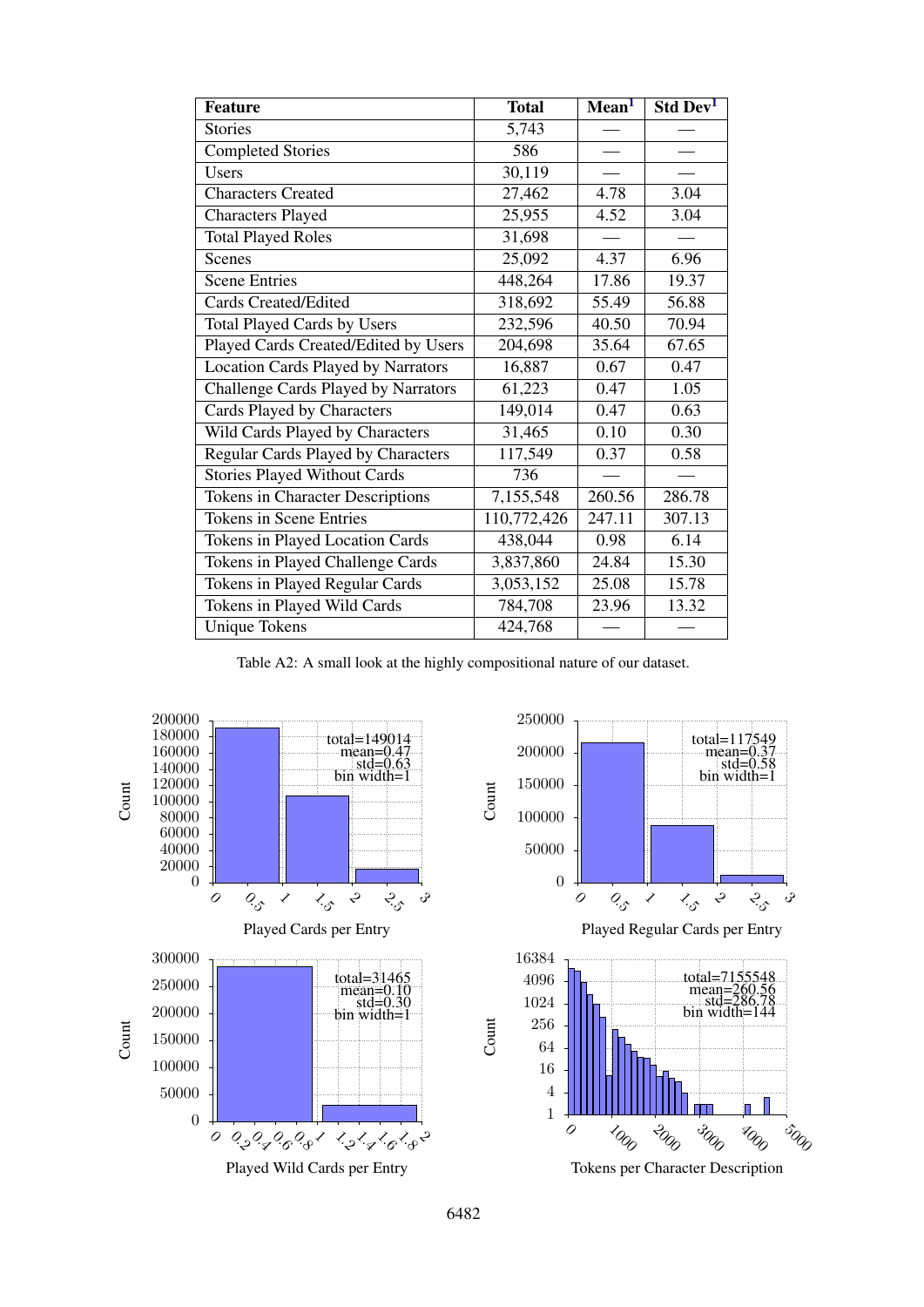

Tokens per Played Regular Card



# B Web Service

Our web service is modular and allows easily adding new models. It consists of a frontend service, which acts as a mediator between STORIUM and each backend service responsible for serving model outputs. The frontend stores data in a PostgreSQL database and provides a dashboard for viewing realtime ratings and evaluation metrics. It also displays user comments, scene entry diffs based on user edits, and Pearson's r correlations among metrics and user ratings — all sortable per model. A new model can be served by simply implementing four methods (startup, shutdown, preprocess, and generate). The backend automatically installs all Python requirements for serving a model and is agnostic to the underlying tensor library used. Additionally, we follow the latest best practices, including the use of Docker containers and the Asynchronous Server Gateway Interface (ASGI)<sup>[2](#page-13-1)</sup>, the latest Python web standard, which allows for asynchronous programming us-ing asyncio.<sup>[3](#page-13-2)</sup> We host the web service using an on-premise server with four 2080Ti GPUs.

# <span id="page-13-0"></span>C User Story Edit Ratings

Recently, the discriminative power of BLEU has been called into question when evaluating stateof-the-art machine translation systems, leading researchers to investigate alternative evaluation metrics [\(Freitag et al.,](#page-9-22) [2020;](#page-9-22) [Sellam et al.,](#page-10-11) [2020\)](#page-10-11). Similarly, we question the use of ROUGE metrics for automatic evaluation of open-ended story generation. Using our evaluation platform, we show that USER improves upon ROUGE in the story generation domain.

<span id="page-13-2"></span><span id="page-13-1"></span><sup>&</sup>lt;sup>2</sup>FastAPI(<https://fastapi.tiangolo.com>) <sup>3</sup>[https://docs.python.org/3/library/](https://docs.python.org/3/library/asyncio.html) [asyncio.html](https://docs.python.org/3/library/asyncio.html)